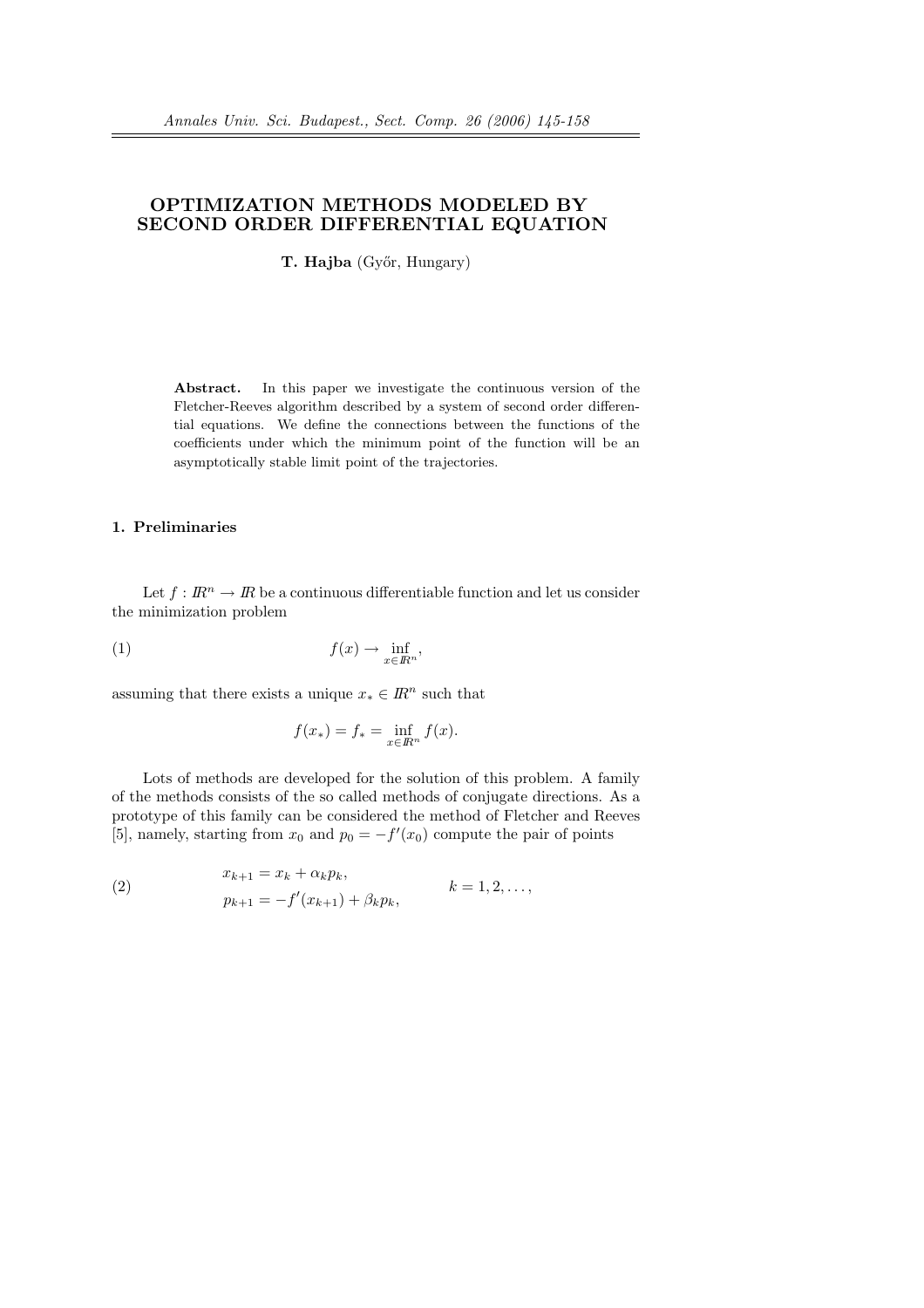where the parameter  $\alpha_k$  usually is chosen as the local minimizer of the function f along to the direction  $p_k$  and for  $\beta_k$  there are different choices, for example

$$
\beta_k = \frac{||f'(x_{k+1})||^2}{||f'(x_k)||^2}.
$$

If we set aside the particular choices of  $\alpha_k$  and  $\beta_k$ , the iteration (2) can be considered as a numerical integration with stepsize  $h_k = 1$  by the Euler-method of the system of differential equations

(3) 
$$
\begin{aligned}\n\dot{x} &= \alpha(t)p, \\
\dot{p} &= -f'(x + \alpha(t)p) + (\beta(t) - 1)p\n\end{aligned}
$$

with the initial values

(4) 
$$
x(t_0) = x_0, \ \ p(t_0) = -f'(x_0).
$$

It is obvious, that  $(3)-(4)$  is equivalent with the system of second order differential equations

(5) 
$$
\ddot{x} - \frac{\dot{\alpha}(t) + \beta(t) - 1}{\alpha(t)} \dot{x} + \alpha(t) f'(x + \dot{x}) = 0
$$

with the initial values

(6) 
$$
x(t_0) = x_0, \qquad \dot{x}(t_0) = -\alpha(t_0) f'(x_0).
$$

Our aim is to determine the functions  $\alpha(t)$  and  $\beta(t)$  such that the trajectories will be asymptotically stable in the point  $x_*$  of the minimum.

Modeling the iterative numerical methods of optimization with differential equations has been executed in several papers. However, almost all papers deal only with either the gradient or the Newton method and they are modeled by a system of first order differential equations (see e.g. [1], [3], [4], [6], [7], [9], etc.).

It is worthy to remark that the first order continuous minimization models can be divided into two classes. To the first class belong those models described by a system of first order differential equations for which the point  $x_0$  is a stationary point of the system. In this case the convergence of the trajectories to  $x_0$  is equivalent with the asymptotic stability of  $x_0$ , therefore the Lyapunov function methods are useful to prove the convergence with an appropriately chosen Lyapunov function (see e.g. [3], [4], [9]). To the second class of the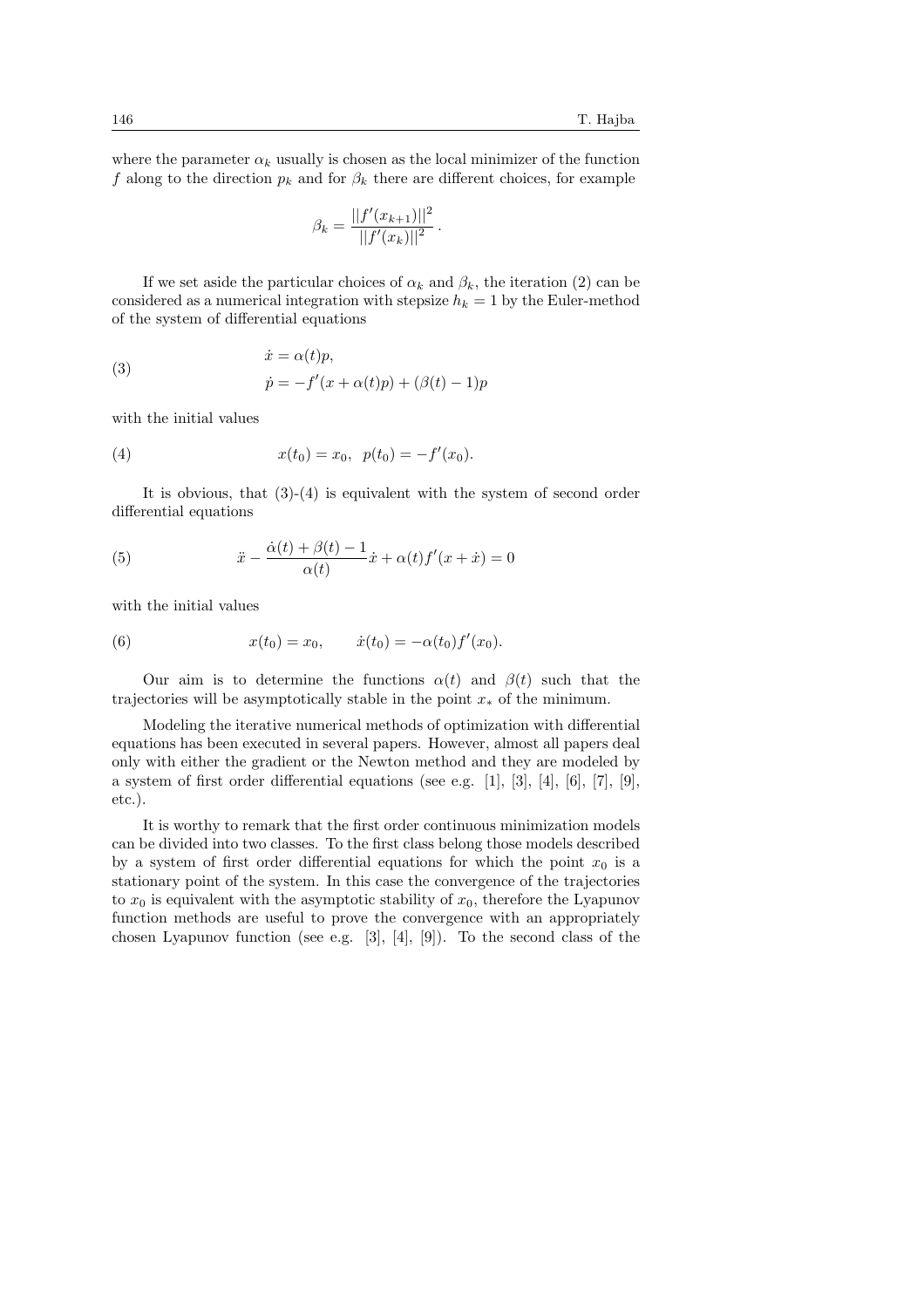models belong those continuous first order models, for which the minimum point is not stationary, but along the trajectories the right hand side vector of the differential equation system tends to null-vector if  $t \to \infty$ . In this case the Lyapunov type methods are also useful, but under more rigorous conditions  $(see [7], [8]).$ 

Since the n-dimensional second order differential equation system can be written into a 2n-dimensional first order system, we can also speak about stationary and non-stationary second order models.

In our investigation the following lemma will play basic role to obtain the conditions of the convergence. It can be obtained immediately from the Gronwall lemma.

**Lemma 1.** [8] Suppose that the non-negative scalar function  $x(t)$  is defined for  $t_0 \leq t < \infty$  and satisfies the following differential inequality

$$
\frac{d}{dt}x(t) \le -a(t)x(t) + b(t)
$$

for  $t_0 \leq t \leq \infty$ , where the functions  $a(t) > 0$  and  $b(t)$  are integrable on any finite interval and they have the following properties

$$
\int_{t_0}^{\infty} a(t)dt = \infty, \qquad \lim_{t \to \infty} \frac{b(t)}{a(t)} = 0.
$$

Then  $\lim_{t\to\infty} x(t) = 0.$ 

In the following we will assume about the examined model, that all trajectories of the system of differential equations are defined on the whole  $[t_0, \infty)$ . This is not a very strict assumption, since if we assume, for example, the Lipschitz continuity of the gradient vector  $f'(x)$ , then this assumption satisfies.

#### 2. A simplified model

Let  $x(t)$  and  $p(t)$  be continuously differentiable vector-functions  $\mathbb{R} \to \mathbb{R}^n$ . Let us consider the following system of differential equations

(7) 
$$
\begin{aligned}\n\dot{x} &= \alpha(t)p, \\
\dot{p} &= -f'(x) + \beta(t)p\n\end{aligned}
$$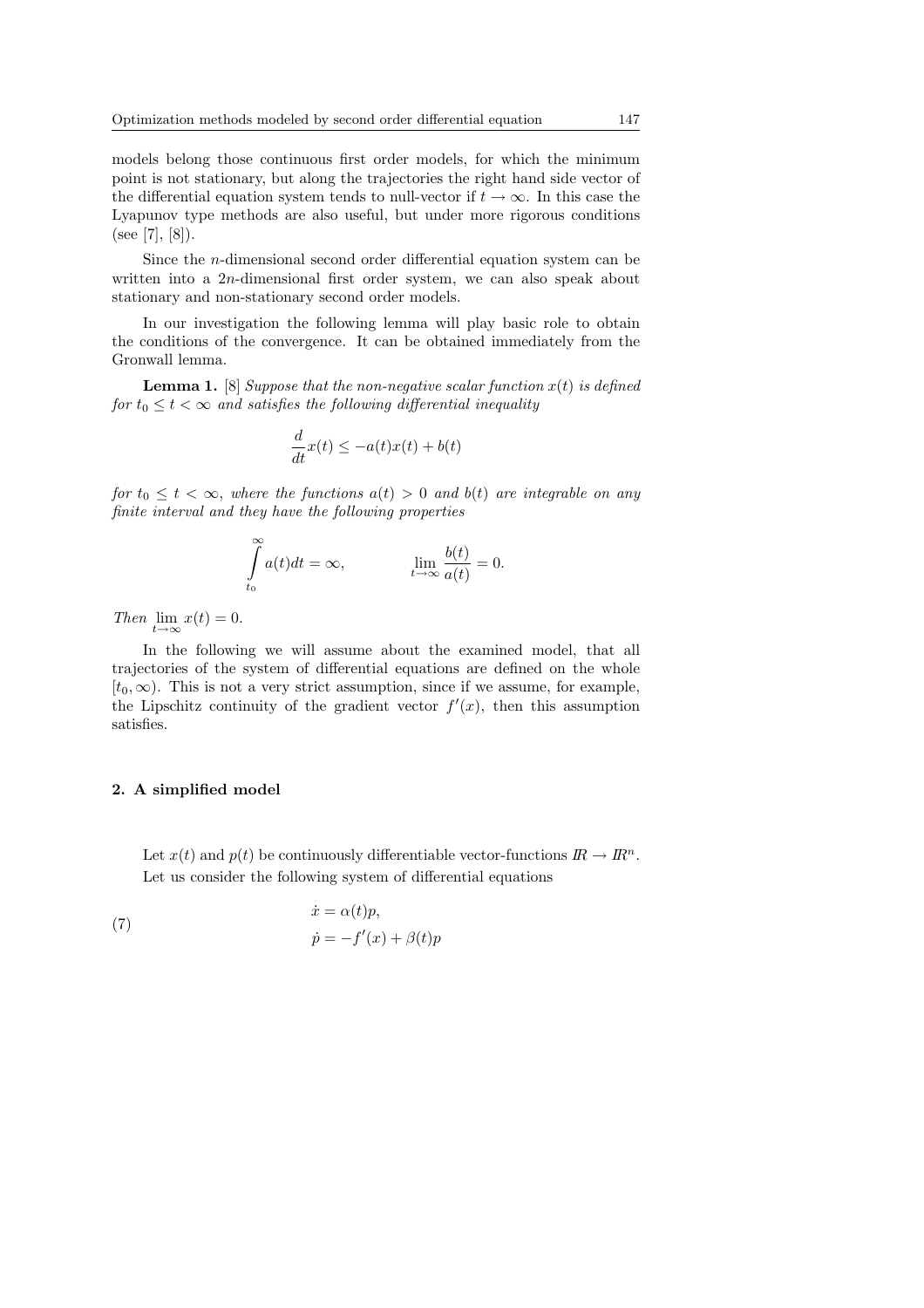with the initial values (4). Here the function  $f(x)$  is taken from the optimization problem (1), and  $f'(x)$  is its gradient.

In the case when in the system (7)  $\alpha(t) \equiv 1$  and  $\beta(t) \equiv \beta_0$ , the convergence of the trajectories and the appropriate choice has been analyzed in [2].

Here we consider the system (7) with function parameters.

# Proposition 1. Assume that

- 1. f is defined and continuously differentiable strongly convex function on  $\mathbb{R}^n$  with the modulus of convexity  $\kappa > 0$ ;
- 2.  $\alpha(t)$  is a positive, continuously differentiable function;
- 3.  $\beta(t)$  is non-positive, continuous function;
- 4. between the parameter-functions  $\alpha$  and  $\beta$  the following connections hold:

4.a. 
$$
\frac{-\dot{\alpha}(t)}{\alpha(t)} - \alpha(t) \le 2\alpha(t) + \beta(t) < 0 \text{ for all } t_0 < t;
$$
  
4.b. 
$$
-\kappa \le 2\alpha(t) + \beta(t) \text{ for every } t_0 < t;
$$
  
4.c. 
$$
\int_{t_0}^{\infty} (2\alpha(t) + \beta(t))dt = -\infty;
$$

Then there exists a unique  $x_* \in \mathbb{R}^n$  such that

$$
\inf_{x \in \mathbb{R}^n} f(x) = f(x_*)
$$

and for any trajectories of (7) we have

$$
\lim_{t \to \infty} f(x(t)) = f(x_*)
$$
\n
$$
\lim_{t \to \infty} ||x(t) - x_*|| = 0
$$
\n
$$
\lim_{t \to \infty} ||p(t)|| = 0.
$$

Proof. From the strong convexity of the function follows the unique existence of  $x_*$ .

Let us introduce the function

$$
g(t) = \frac{1}{\alpha(t)}(f(x(t)) - f(x_{*})) + \frac{1}{2}||x(t) - x_{*}||^{2} + \frac{1}{2}||x(t) - x_{*} + p(t)||^{2}.
$$

For the derivative of  $q(t)$  we have

(8)  
\n
$$
\frac{d}{dt}g(t) = \frac{-\dot{\alpha}(t)}{\alpha^2(t)}(f(x(t)) - f(x_*)) + \langle f'(x(t)), p(t) \rangle +
$$
\n
$$
+ \alpha(t)\langle x(t) - x_*, p(t) \rangle +
$$
\n
$$
+ \langle \alpha(t)p(t) - f'(x(t)) + \beta(t)p(t), x(t) - x_* + p(t) \rangle =
$$
\n
$$
= \frac{-\dot{\alpha}(t)}{\alpha^2(t)}(f(x(t)) - f(x_*)) + (\alpha(t) + \beta(t))||p(t)||^2 +
$$
\n
$$
+ (2\alpha(t) + \beta(t))\langle x(t) - x_*, p(t) \rangle - \langle f'(x(t)), x(t) - x_* \rangle.
$$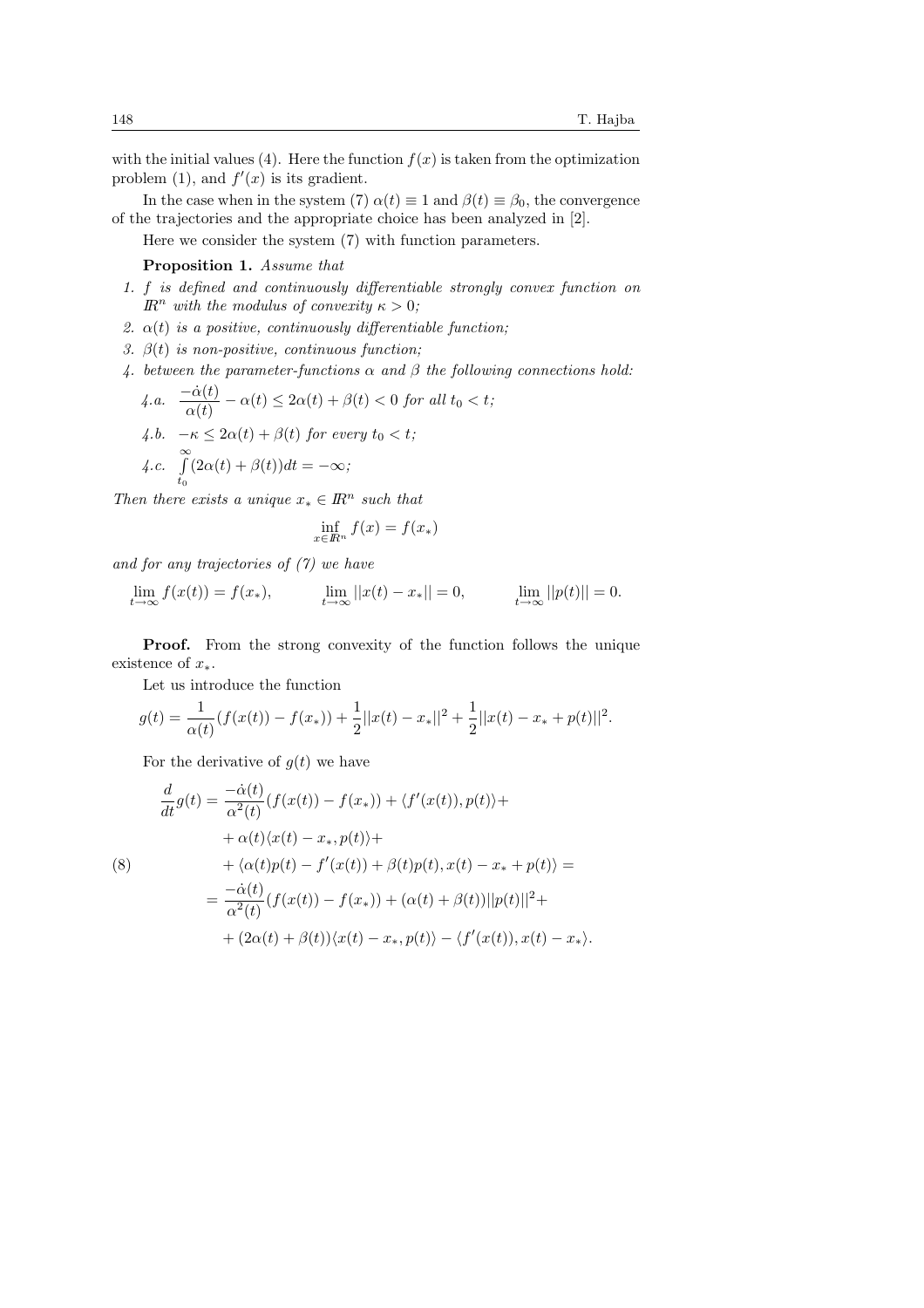Since  $f(x)$  is strongly convex function with the modulus of convexity  $\kappa > 0$ if and only if

$$
\langle f'(x(t)), x(t) - x_* \rangle \ge f(x(t)) - f(x_*) + \kappa ||x(t) - x_*||^2
$$
,

the equality (8) turns into the inequality

(9) 
$$
\frac{d}{dt}g(t) \leq \left(-\frac{\dot{\alpha}(t)}{\alpha^2(t)} - 1\right)(f(x(t)) - f(x_*)) + (\alpha(t) + \beta(t))||p(t)||^2 + (2\alpha(t) + \beta(t))\langle x(t) - x_*, p(t) \rangle - \kappa||x(t) - x_*||^2.
$$

From (9) by using the conditions 4.a and 4.b we get that

$$
\frac{d}{dt}g(t) \le (2\alpha(t) + \beta(t)) \left[ \frac{1}{\alpha(t)} (f(x(t)) - f(x_*) ) + \frac{1}{2} ||x(t) - x_*||^2 + \frac{1}{2} ||x(t) - x_* + p(t)||^2 \right] =
$$
\n
$$
= (2\alpha(t) + \beta(t))g(t)
$$

for  $t_0 \leq t$ .

Taking into consideration the condition 4.c it follows from the inequality  $(9)$  that the function g satisfies the conditions of Lemma 1, therefore

(10) 
$$
\lim_{t \to \infty} g(t) = 0.
$$

Since  $g(t)$  is the sum of non-negative functions, from (10) follows that every member of the sum tends to 0. It proves the validity of

$$
\lim_{t \to \infty} ||x(t) - x_*|| = 0
$$

and using the continuity of the function  $f$  the validity of

$$
\lim_{t \to \infty} f(x(t)) = f(x_*)
$$

The last statement follows from the inequality

$$
||p(t)|| = ||x(t) - x_* + p(t) + x_* - x(t)|| \le ||x(t) - x_* + p(t)|| + ||x_* - x(t)||
$$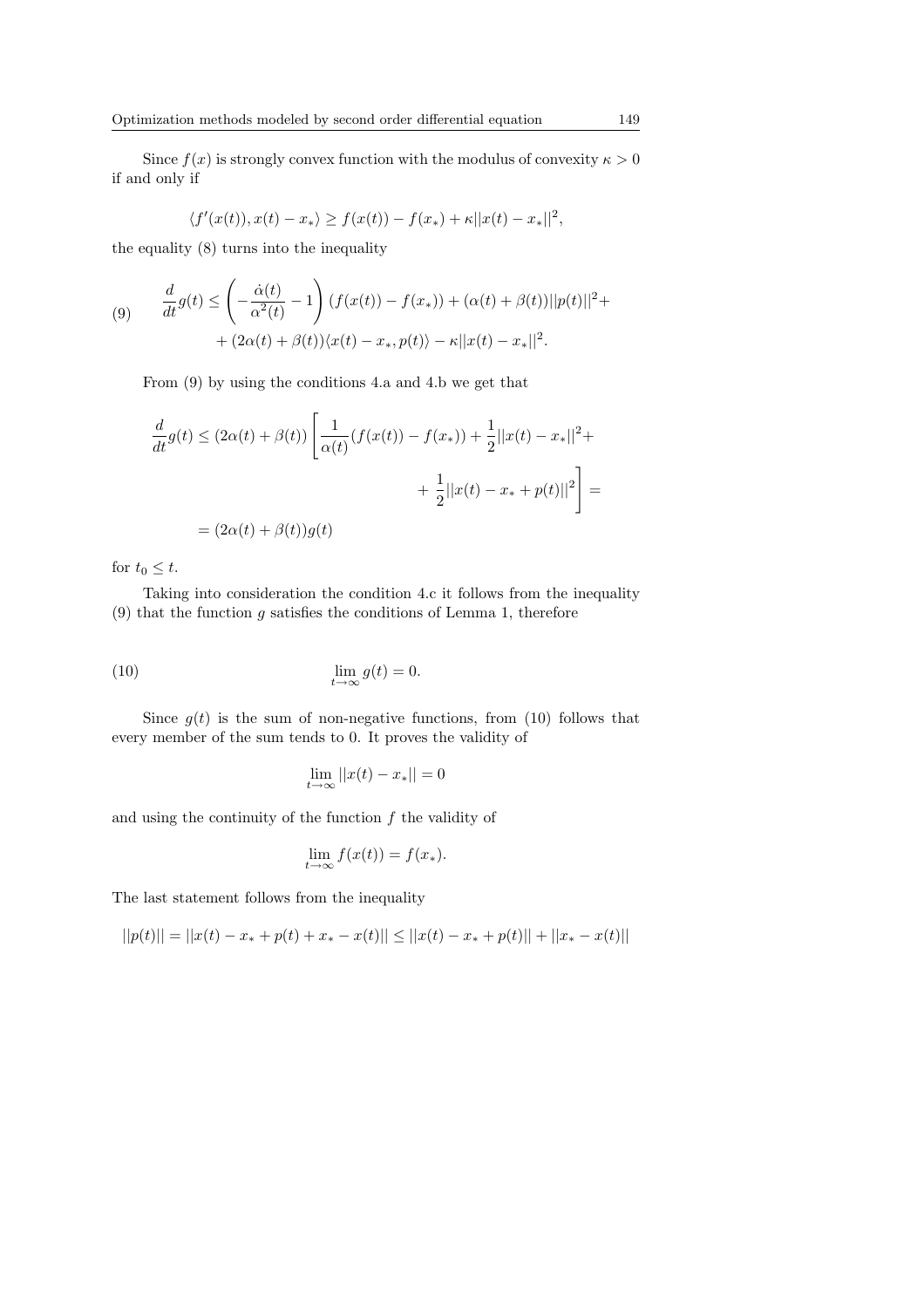and from the fact that the terms in the right hand side tend to 0.  $\Diamond$ 

Remark 1. The conditions of the theorem can be satisfied. Specifically, if  $\alpha(t) = \frac{\alpha_0}{t+a}$ ,  $\beta(t) = -\frac{\beta_0}{t+b}$  $\frac{\rho_0}{t+a}$ , where  $a > -t_0$  and the parameters  $\alpha_0$ ,  $\beta_0$ belong to the polyhedron

$$
P = \left\{ (\alpha_0, \beta_0) \in I\!\!R^2 : 3\alpha_0 - \beta_0 \ge 1, 2\alpha_0 \le \beta \le 2\alpha_0 + \kappa(t_0 + a), \ \alpha_0, \beta_0 > 0 \right\},\
$$

then taking into consideration, that  $\kappa > 0$  and  $t_0 + a > 0$ , we have that P is not empty. For example, with  $\alpha_0 = 3\kappa$ ,  $\beta_0 = 7\kappa$  the functions  $\alpha(t)$  and  $\beta(t)$ will be appropriate if  $a = 1$  and  $t_0 = 0$ .

Remark 2. The system (7) is stationary with the stationary point  $(x_*, 0) \in \mathbb{R}^n \times \mathbb{R}^n$ .

In the practice the computation of the gradient  $f'(x)$  can be solved only with some error, moreover in a lot of cases we know only its approximation. In the following proposition we will prove, that the convergence of trajectories to the minimum point can be preserved under some condition for the approximating function.

Proposition 2. Let us suppose that the conditions of the Proposition 1 are fulfilled. Let  $\phi(x,t)$  be an approximation of the gradient function  $f'(x)$ , satisfying the inequality

$$
||f'(x(t)) - \phi(x(t), t)||^2 \le \delta(t) \quad \forall t \in \mathbb{R}, x \in \mathbb{R}^n
$$

and assume that the accuracy function  $\delta(t)$  in the approximation fulfills the following connection with the parameter functions  $\alpha(t)$  and  $\beta(t)$ 

δ(t)

(11) 
$$
\lim_{t \to \infty} \frac{\delta(t)}{\alpha(t)(2\alpha(t) + \beta(t))} = 0.
$$

Then there exists a unique solution  $x_*$  of the problem (1) and for any trajectories of system of differential equations

(12) 
$$
\begin{aligned}\n\dot{x} &= \alpha(t)p, \\
\dot{p} &= -\phi(x,t) + \beta(t)p,\n\end{aligned}
$$

we have

$$
\lim_{t \to \infty} f(x(t)) = f(x_*)
$$
\n
$$
\lim_{t \to \infty} ||x(t) - x_*|| = 0
$$
\n
$$
\lim_{t \to \infty} ||p(t)|| = 0.
$$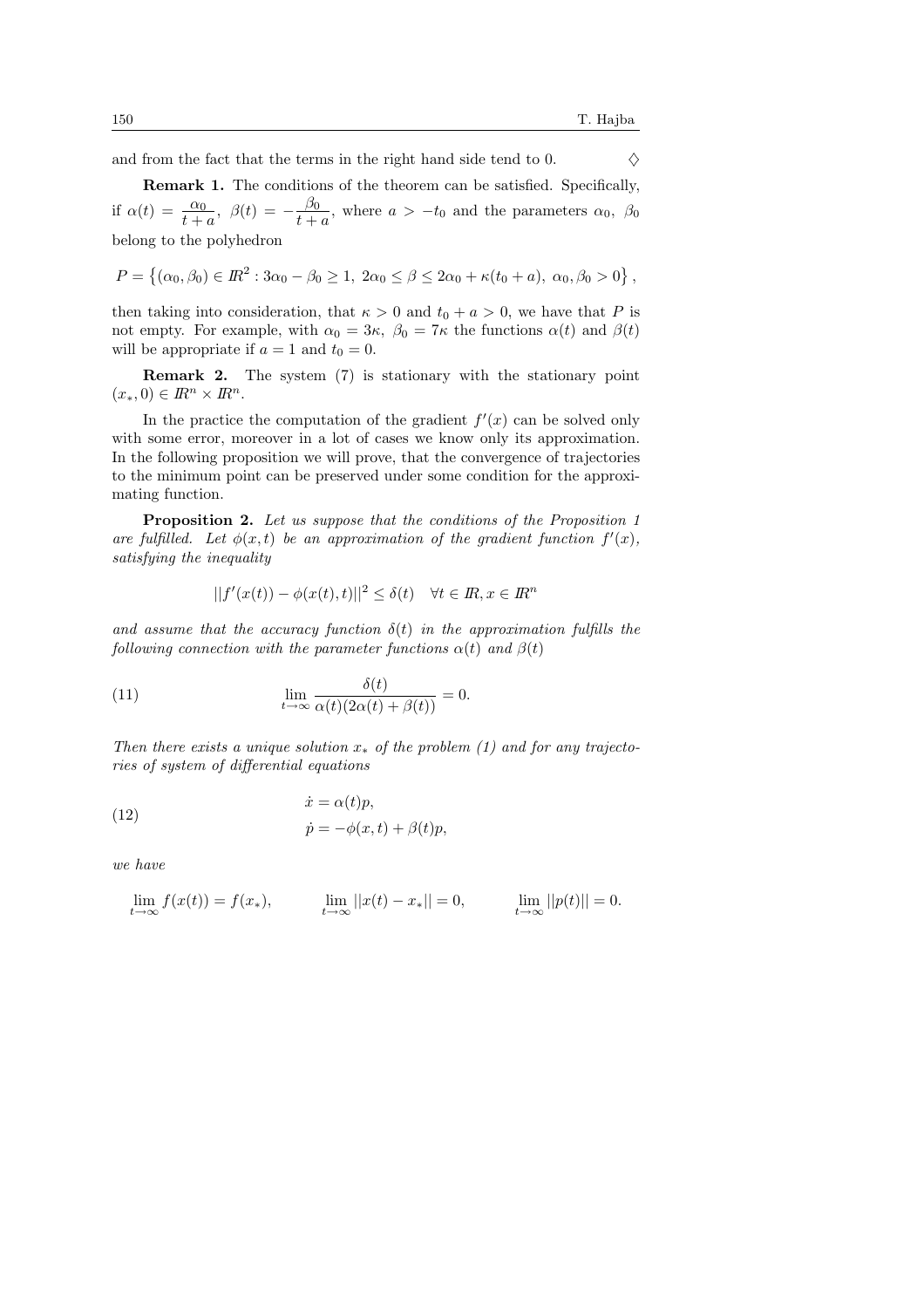**Proof.** The existence and uniquess of  $x_*$  follows from the strong convexity of the function  $f(x)$ .

Let  $x(t)$  be a trajectory of (12) and along this trajectory execute the function

$$
g(t) = \frac{1}{\alpha(t)}(f(x(t)) - f(x_{*})) + \frac{1}{2}||x(t) - x_{*}||^{2} + \frac{1}{2}||x(t) - x_{*} + p(t)||^{2}.
$$

The derivative of this function is

$$
\frac{d}{dt}g(t) = \frac{-\dot{\alpha}(t)}{\alpha^2(t)}(f(x(t)) - f(x_*)) + \langle f'(x(t)), p(t) \rangle + \alpha(t)\langle x(t) - x_*, p(t) \rangle +
$$
  
+  $\langle \alpha(t)p(t) - \phi(x,t) + \beta(t)p(t), x(t) - x_* + p(t) \rangle =$   
=  $\frac{-\dot{\alpha}(t)}{\alpha^2(t)}(f(x(t)) - f(x_*)) + \langle f'(x(t)), p(t) \rangle + (\alpha(t) + \beta(t))\langle p(t), p(t) \rangle +$   
+  $\langle 2\alpha(t) + \beta(t)\rangle\langle x(t) - x_*, p(t) \rangle +$   
+  $\langle f'(x(t)) - \phi(x(t), t), x(t) - x_* + p(t) \rangle -$   
-  $\langle f'(x(t)), x(t) - x_* + p(t) \rangle.$ 

Taking into consideration the strong convexity of the function  $f(x)$  we have  $\overline{a}$ !

(13) 
$$
\frac{d}{dt}g(t) \le \left(\frac{-\dot{\alpha}(t)}{\alpha^2(t)} - 1\right) (f(x(t)) - f(x_*)) + (\alpha(t) + \beta(t))||p(t)||^2 + (2\alpha(t) + \beta(t))\langle x(t) - x_*, p(t) \rangle - \kappa||x(t) - x_*||^2 + (f'(x(t)) - \phi(x, t), x(t) - x_* + p(t)).
$$

Since  $\alpha(t) > 0$ , hence  $0 \le ||-\frac{1}{\sqrt{p}}||$  $rac{1}{\alpha(t)}u$  +  $\sqrt{\alpha(t)}v\vert^2$  for all  $u, v \in \mathbb{R}^n$ , and from this we get the inequality

$$
\langle u, v \rangle \leq \frac{1}{2\alpha(t)}||u||^2 + \frac{\alpha(t)}{2}||v||^2.
$$

Applying this inequality to  $\langle f'(x(t)) - \phi(x, t), x(t) - x_* + p(t) \rangle$  in (13) and using the second assumption of the proposition we have

$$
\frac{d}{dt}g(t) \le \left(\frac{-\dot{\alpha}(t)}{\alpha^2(t)} - 1\right) (f(x(t)) - f(x_*)) + (\alpha(t) + \beta(t))||p(t)||^2 +
$$
  
+  $(2\alpha(t) + \beta(t))\langle x(t) - x_*, p(t) \rangle - \kappa||x(t) - x_*||^2 +$   
+  $\frac{\delta(t)}{2\alpha(t)} + \frac{\alpha(t)}{2}||x(t) - x_*||^2 + \frac{\delta(t)}{2\alpha(t)} + \frac{\alpha(t)}{2}||p(t)||^2.$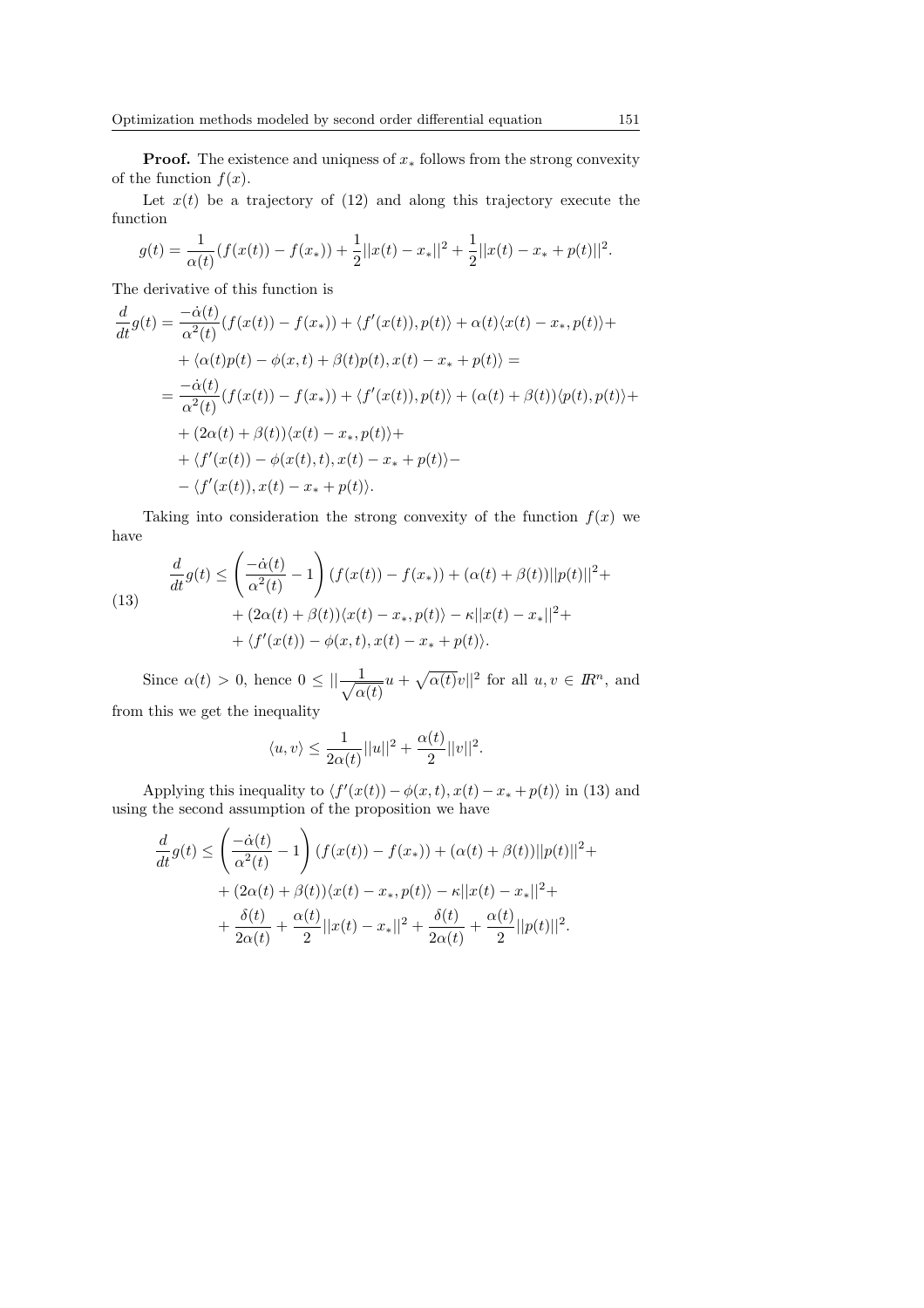Using the assumptions 4.a and 4.b from the Proposition 1, we get that

$$
\frac{d}{dt}g(t) \le (2\alpha(t) + \beta(t)) \left( \frac{1}{\alpha(t)} (f(x(t)) - f(x_*) ) + \frac{1}{2} ||x(t) - x_*||^2 + \frac{1}{2} ||x(t) - x_* + p(t)||^2 \right) + \frac{\delta(t)}{\alpha(t)} =
$$
\n(14) 
$$
= (2\alpha(t) + \beta(t))g(t) + \frac{\delta(t)}{\alpha(t)}
$$

for  $t_0 \leq t$ .

Taking into consideration the condition 4.c from the Proposition 1 and the connection (11), it follows from the inequality (14) that the function q satisfies the conditions of Lemma 1, therefore

$$
\lim_{t \to \infty} g(t) = 0
$$

and hence analogously to the end of the proof of the Proposition 2 we obtain all statements of the proposition.  $\Diamond$ 

**Remark 3.** If the parameter functions  $\alpha(t)$  and  $\beta(t)$  are taken from the Remark 1. then the condition for the accuracy will be satisfied choosing  $\delta(t) = \frac{1}{(t+a)^{2+\varepsilon}}, \ \varepsilon > 0.$ 

**Remark 4.** Depending on the approximating function  $\phi(x, t)$  the system (11) may be either stationary or non-stationary, but in both cases the convergence of the trajectories to the minimum point can be guaranteed with appropriated  $\delta$ -depending choice of the function  $\alpha(t)$  and  $\beta(t)$ .

#### 3. The continuous analog of the Fletcher-Reeves algorithm

Let us return to the continuous model (3). It seems to be natural that the shifting the argument of the gradient function needs a distinguished discussion, and it is expected that additional assumptions will be desired.

## Proposition 3. Assume that

1. f is defined and continuously differentiable strongly convex function on  $\mathbb{R}^n$  with the modulus of convexity  $\kappa > 0$ ;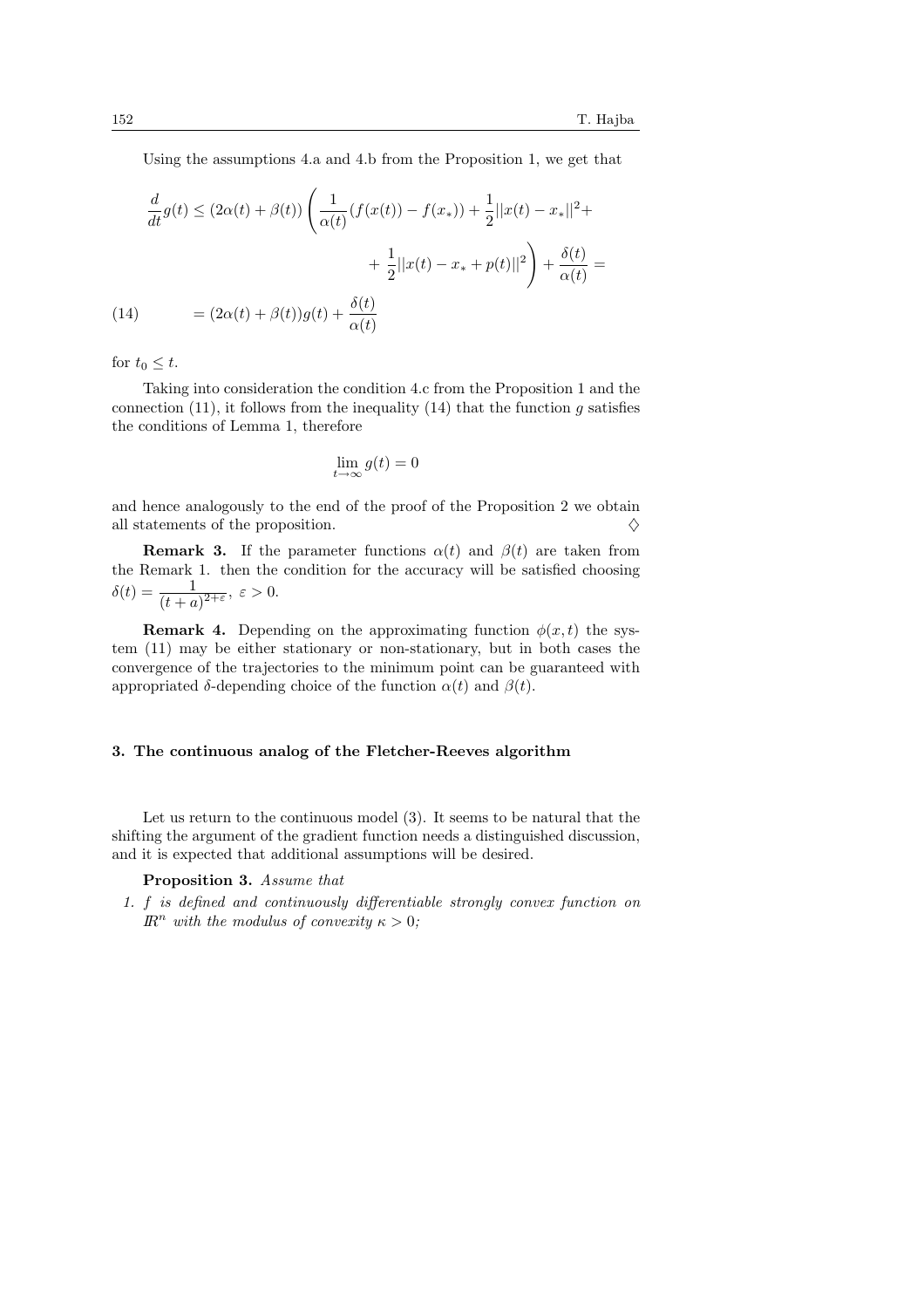- 2. the gradient of the function f is Lipschitz continuous with the Lipschitz  $constant L > 0$ :
- 3.  $\alpha(t)$  is a positive, continuously differentiable function;
- 4.  $\beta(t)$  is a non-positive, continuous function;
- 5. between the parameter-functions  $\alpha(t)$  and  $\beta(t)$  the following connections hold:

5.a. 
$$
\sup_{t \ge t_0} (\alpha(t) + \beta(t)) < \infty;
$$
  
\n5.b.  $0 \le \frac{\dot{\alpha}(t)}{\alpha(t)} + \beta(t) \le \min(2\kappa\alpha(t), 1 - \kappa\alpha(t) - \frac{L^2 \alpha}{4\kappa}) \text{ for all } t_0 < t;$   
\n5.c.  $\int_{t_0}^{\infty} (\frac{\dot{\alpha}(t)}{\alpha(t)} + \beta(t) - \kappa\alpha(t)) dt = -\infty.$ 

Then there exists a unique  $x_* \in \mathbb{R}^n$  such that

$$
\inf_{x \in \mathbb{R}^n} f(x) = f(x_*)
$$

and for any trajectories of  $(3)-(4)$  we have

$$
\lim_{t \to \infty} f(x(t)) = f(x_*)
$$
\n
$$
\lim_{t \to \infty} ||x(t) + \alpha(t)p(t) - x_*|| = 0, \qquad \lim_{t \to \infty} ||x(t) - x_*|| = 0.
$$

Proof. From the strong convexity of the function follows the unique existence of  $x_*$ .

The assumptions 2 and 5.a guarantee that every solution of the system (3)-(4) exists on  $[t_0, \infty)$ .

Let us introduce the function

$$
g(t) = \frac{1}{2}||x(t) + \alpha(t)p(t) - x_*||^2 + \frac{1}{2}\alpha^2(t)||p(t)||^2.
$$

For the derivative of  $g(t)$  along the trajectories we have

$$
\frac{d}{dt}g(t) = \langle x(t) + \alpha(t)p(t) - x_*, -f'(x(t) + \alpha(t)p(t)) \rangle +
$$

$$
+ \alpha(t)\left(\frac{\dot{\alpha}(t)}{\alpha(t)} + \beta(t)\right)\langle x(t) + \alpha(t)p(t) - x_*, p(t) \rangle +
$$

$$
+ \dot{\alpha}(t)\alpha(t)||p(t)||^2 +
$$

$$
+ \alpha^2(t)\langle p(t), -f'(x(t) + \alpha(t)p(t)) + (\beta(t) - 1)p(t)\rangle.
$$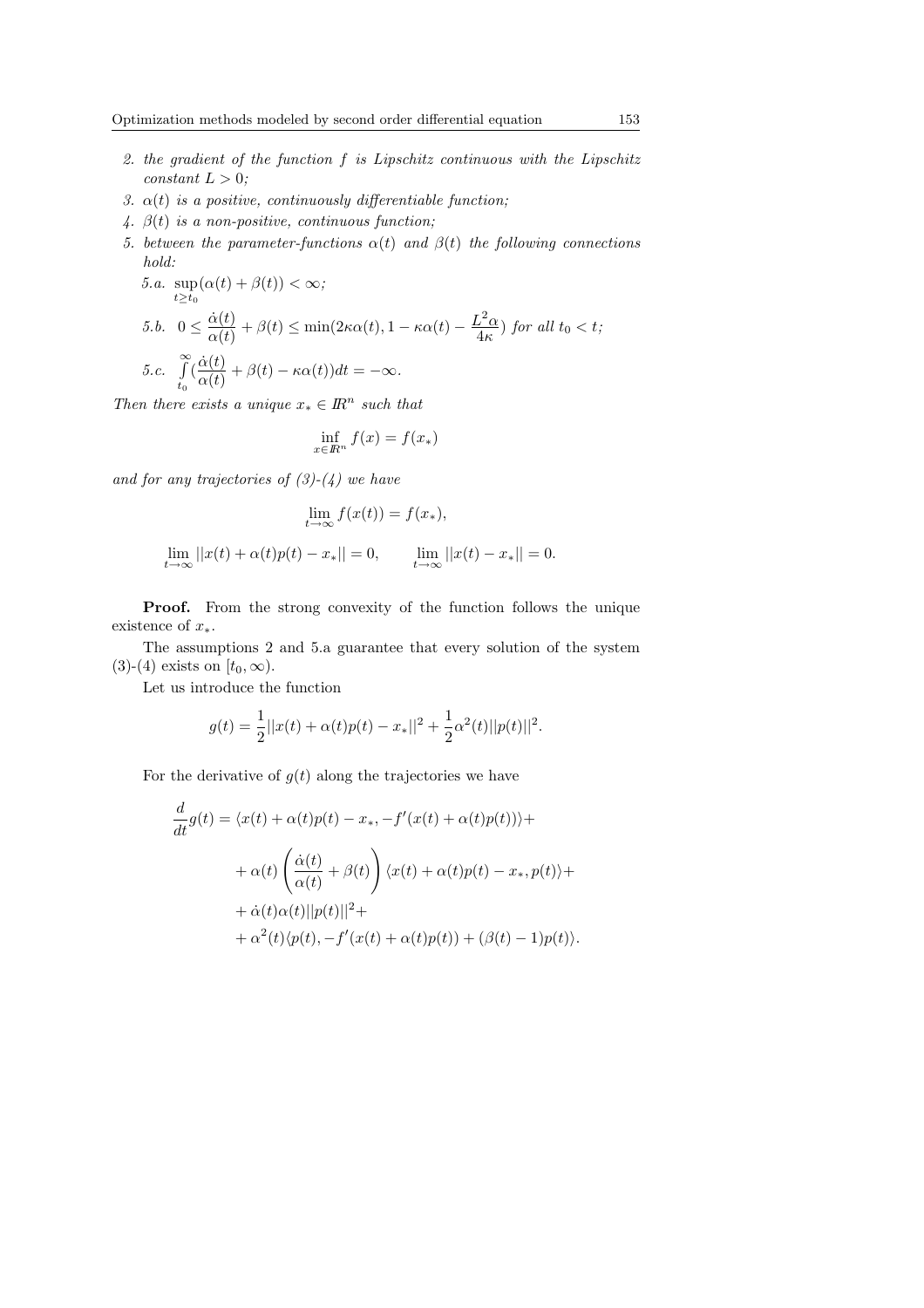Using the strong convexity of  $f$  and the Lipschitz continuity of  $f'$  we obtain

$$
\frac{d}{dt}g(t) = -\kappa\alpha(t)||x(t) + \alpha(t)p(t) - x_*||^2 +
$$
\n
$$
+ \alpha(t)\left(\frac{\dot{\alpha}(t)}{\alpha(t)} + \beta(t)\right)\langle x(t) - x_*, p(t)\rangle +
$$
\n
$$
+ \alpha^2(t)\left(2\left(\frac{\dot{\alpha}(t)}{\alpha(t)} + \beta(t)\right) - 1 + \frac{L^2\alpha(t)}{4\kappa}\right)||p(t)||^2 =
$$
\n
$$
= -\kappa\alpha(t)||x(t) - x_*||^2 +
$$
\n
$$
+ \alpha\left(\frac{\dot{\alpha}(t)}{\alpha(t)} - 2\kappa\alpha(t)\right)\langle x(t) - x_*, p\rangle +
$$
\n
$$
+ \alpha^2(t)\left(2\left(\frac{\dot{\alpha}(t)}{\alpha(t)} + \beta(t)\right) - 1 + \frac{L^2\alpha(t)}{4\kappa} - \kappa\alpha(t)\right).
$$

Taking into consideration the assumption 5.b from the last inequality follows the inequality

$$
\frac{d}{dt}g(t) \le \left(\frac{\dot{\alpha}(t)}{\alpha(t)} - \kappa \alpha(t)\right)g(t)
$$

which satisfies the conditions of the Lemma 1. Consequently,  $\lim_{t\to\infty} g(t) = 0$ .

Since  $g(t)$  is a sum of nonnegative functions, therefore

$$
\lim_{t \to \infty} ||x(t) + \alpha(t)p(t) - x_*|| = 0, \qquad \lim_{t \to \infty} \alpha(t) ||p(t)|| = 0.
$$

From these limits by the triangular inequality we obtain

$$
\lim_{t \to \infty} ||x - x_*|| = 0.
$$

The first statement of the proposition follows from the continuity of the function  $f$ .

**Remark 5.** It can be shown that the families of functions  $\alpha(t)$  and  $\beta(t)$ are non-empty, but the reciprocal functions are usually not adequate.

The special case, where we can use the continuous analogue of the Fletcher-Reeves method is the minimization of quadratic function. Namely, let us execute the minimization problem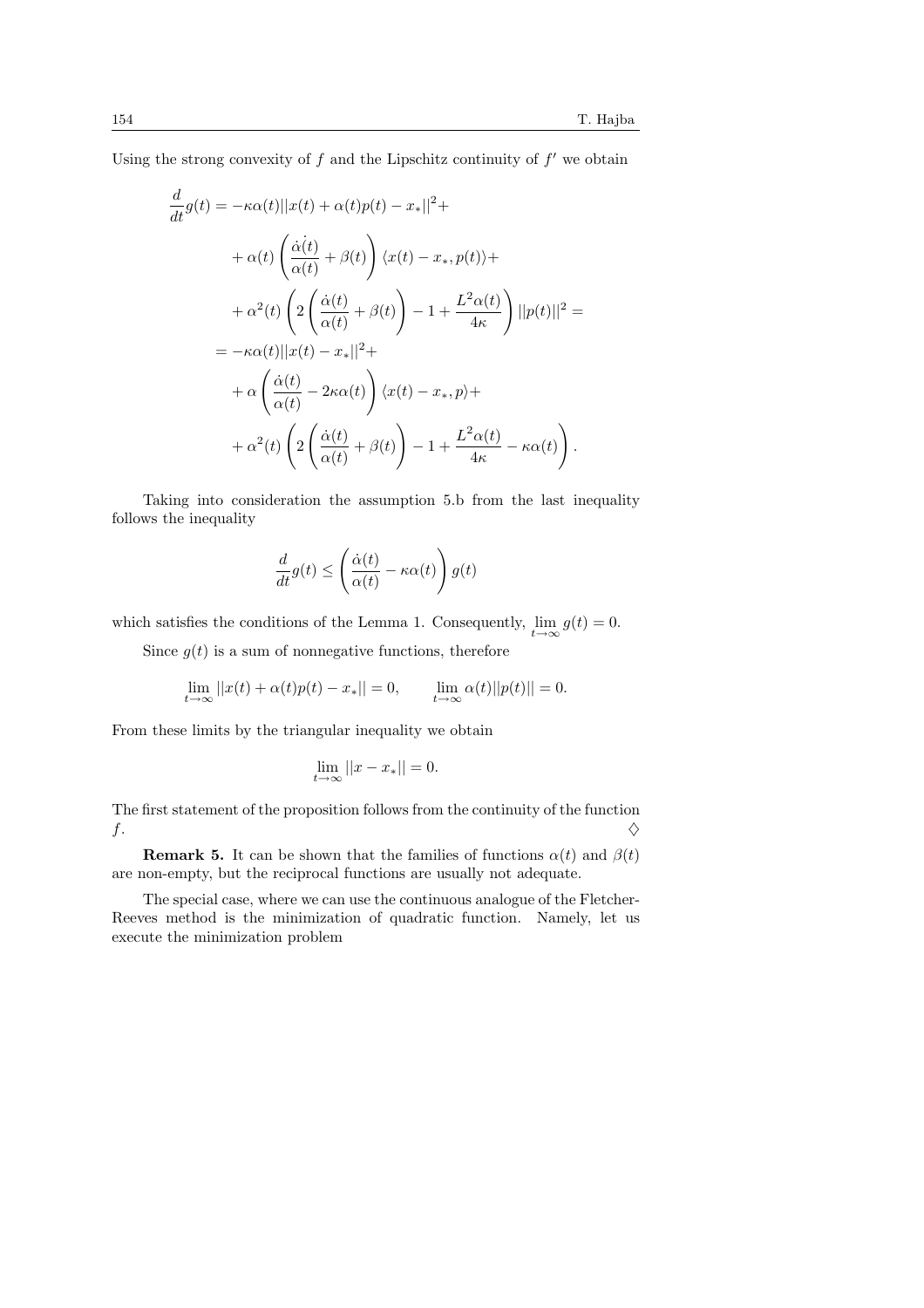(15) 
$$
\frac{1}{2}\langle x, Ax \rangle + \langle c, x \rangle \to \min_{x \in \mathbb{R}^n},
$$

where A is a  $n \times n$  positive definite symmetrical matrix and  $c \in \mathbb{R}^n$ . With these assumptions the problem (15) has a unique solution  $x_*.$ 

For this problem the modeling system of differential equations (3) turns into the following system

(16) 
$$
\dot{x} = \alpha(t)p, \n\dot{p} = -(Ax + c) + ((\beta(t) - 1)I - \alpha(t)A)p.
$$

#### Proposition 4. Assume that

- 1.  $\alpha(t)$  is a positive, continuously differentiable decreasing function;
- 2.  $\beta(t)$  is a continuous function;
- 3. between the parameter functions  $\alpha(t)$  and  $\beta(t)$  the following connections hold:

3.a. 
$$
\frac{-\dot{\alpha}(t)}{\alpha(t)(\alpha(t)+1)} - \frac{2\alpha(t)}{\alpha(t)+1} \le \alpha(t) + \beta(t) < 0 \text{ for every } t_0 < t;
$$
  
3.b. 
$$
-\frac{1}{2}d \le \alpha(t) + \beta(t) \text{ for every } t_0 < t; \text{ where } d \text{ is the smallest eigenvalue}
$$
  
of A;  
3.c. 
$$
\int_{t_0}^{\infty} (\alpha(t) + \beta(t))dt = -\infty.
$$

Then for all trajectories of (16) we have  $\lim_{t\to\infty} ||x(t) - x_*|| = 0$ .

Proof. Let

$$
g(t) = \frac{1}{2} \left( 1 + \frac{1}{\alpha(t)} \right) \langle A(x(t) - x_*, x(t) - x_* \rangle + \frac{1}{2} ||x(t) - x_* + p(t)||^2.
$$

Then

$$
\frac{d}{dt}g(t) = \frac{-\dot{\alpha}(t)}{2\alpha^2(t)} \langle A(x(t) - x_*) , x(t) - x_* \rangle + \n+ (\alpha(t) + 1) \langle A(x(t) - x_*) , p(t) \rangle + \n+ \langle \alpha(t)p(t) - (Ax(t) + c) + (\beta(t)I - \alpha(t)A)p(t) , x(t) - x_* + p(t) \rangle.
$$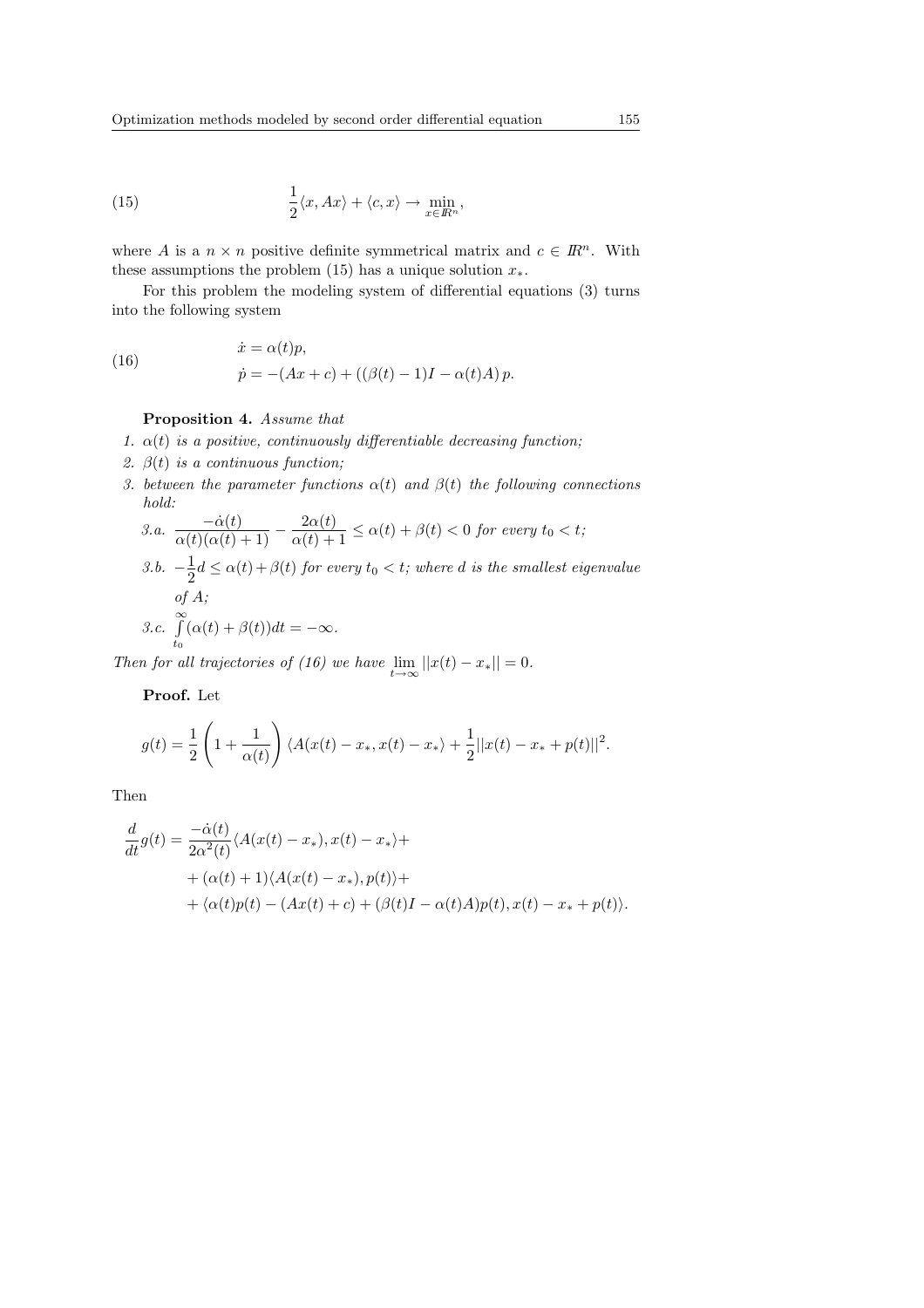Since  $Ax_* + c = 0$ , we have that

$$
\frac{d}{dt}g(t) = \frac{-\dot{\alpha}(t)}{2\alpha^2(t)} \langle A(x(t) - x_*) , x(t) - x_* \rangle + \n+ (\alpha(t) + 1) \langle A(x(t) - x_*) , p(t) \rangle + \n+ (\alpha(t) + \beta(t)) ||p(t)||^2 + \n+ (\alpha(t) + \beta(t)) \langle x(t) - x_*, p(t) \rangle - \n- \langle Ax(t) + c - (Ax_* + c), x(t) - x_* + p(t) \rangle - \n- \alpha(t) \langle A(x(t) - x_*) , p(t) \rangle - \alpha(t) \langle Ap(t), p(t) \rangle = \n= \frac{-\dot{\alpha}(t)}{2\alpha^2(t)} \langle A(x(t) - x_*) , x(t) - x_* \rangle + (\alpha(t) + \beta(t)) ||p(t)||^2 + \n+ (\alpha(t) + \beta(t)) \langle x(t) - x_*, p(t) \rangle - \n- \alpha(t) \langle Ap(t), p(t) \rangle - \langle A(x(t) - x_*) , x(t) - x_* \rangle.
$$

Since  $A$  is positive definite we have that

$$
\frac{d}{dt}g(t) \leq \left(\frac{-\dot{\alpha}(t)}{2\alpha^2(t)} - \frac{1}{2}\right) \langle A(x(t) - x_*) , x(t) - x_* \rangle + \n+ (\alpha(t) + \beta(t)) ||p(t)||^2 + \n+ (\alpha(t) + \beta(t)) \langle x(t) - x_*, p(t) \rangle - \frac{1}{2} d \langle x(t) - x_*, x(t) - x_* \rangle.
$$

Under the assumptions of 3.a and 3.b we have that

$$
\frac{d}{dt}g(t) \le (\alpha(t) + \beta(t)) \left( (1 + \frac{1}{\alpha(t)}) \langle A(x(t) - x_*) , x(t) - x_* \rangle + \frac{1}{2} ||x(t) - x_* + p(t)||^2 \right) =
$$
\n
$$
= (\alpha(t) + \beta(t))g(t)
$$

for  $t_0 \leq t$ .

Taking into consideration the assumption 3.c it follows that the function g satisfies the conditions of Lemma 1, therefore

$$
\lim_{t \to \infty} g(t) = 0
$$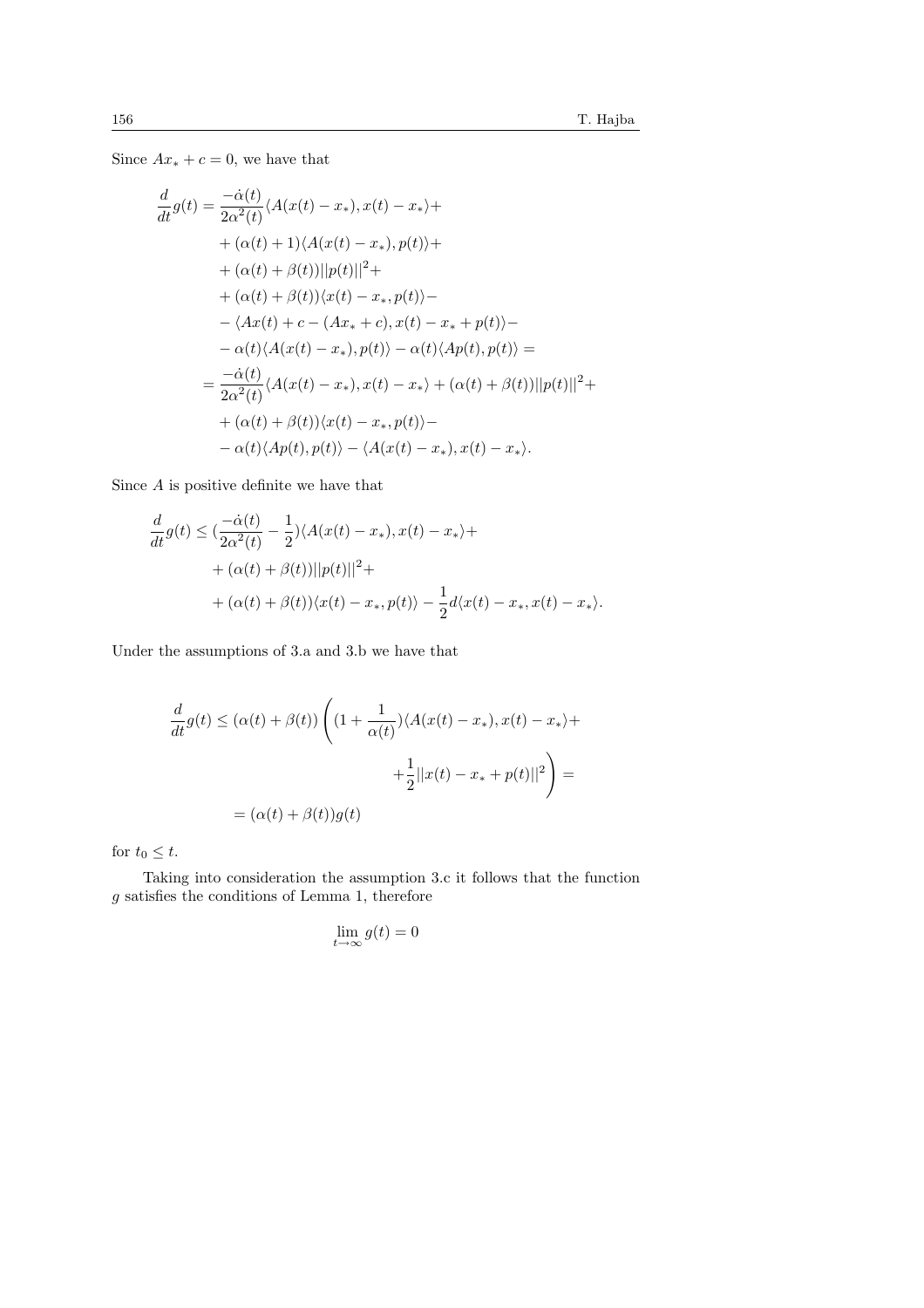and hence

$$
\lim_{t \to \infty} ||x(t) - x_*|| = 0.
$$

## $\Diamond$

#### References

- [1] Antipin A. S. Minimization of convex functions on convex sets by means of differential equations, Differential Equations, 30 (9) (1994), 1365-1375.
- [2] Bahvalov N.Sz., A gépi matematika numerikus módszerei, Műszaki Kiadó, Budapest, 1977. (Translated from: **Бахвалов Н.С.,** Численные  $m$ етоды, Наука, Москва, 1975.)
- [3] Evtushenko Yu.G. and Zhadan V.G., Application of the method of Lyapunov functions to the study of convergence of numerical methods, U.S.S.R. Comput. Math. Math. Phys., 15 (1) (1976), 96-108. (Translated *from*: **Евтушенко Ю.Г. и Жадан В.Г.**, Применения метода функций Ляпунова для исследования сходимости численных методов,  $Kypn.$  вычисл. мат. и мат. физ., 15 (1) (1975), 101-112.)
- [4] **Flåm S.D.**, Solving convex programming by means of ordinary differential equations, Mathematics of Operations Research, 17 (2) (1992), 290-302.
- [5] Fletcher R. and Reeves C.M., Function minimization by conjugate gradients, Comput. J., 7 (1964), 149-154.
- $[6]$  Hauser R. and Nedić J., The continuous Newton-Raphson method can look ahead, SIAM J. Optim., 15 (3) (2005), 915-925.
- [7] **Kovács M.**, Continuous analog of gradient-type iterative regularization, J. Moscow Univ. Comput. Math. Cybern., (3) (1979), 37-44. (Translated  $from:$  Ковач М., Непрерывный аналог итеративной регуляризации градиентного типа, Вестник Моск. ун-та, Сер. XV. Вычисл. мат. u киберн.,  $(3)$  (1979), 36-42.)
- [8] **Kovács M.**, Some convergence theorems on nonstationary minimization precesses, Math. Operationsforschung u. Statist., 15 (2) (1984), 203-210.
- [9] Venec V.I. and Rybashov M.V., The method of Lyapunov function in the study of continuous algorithms of mathematical programming, U.S.S.R. Comput. Math. Math. Phys., 17 (1977), 64-73. (Translated from: **Венец В.И. и Рыбашов М.В.**, Метод функций Ляпунова в исследовании непрерывных алгоритмов математического программирования, Журн. вычисл. мат. и мат. физ., 17 (3) (1977), 622-633.)